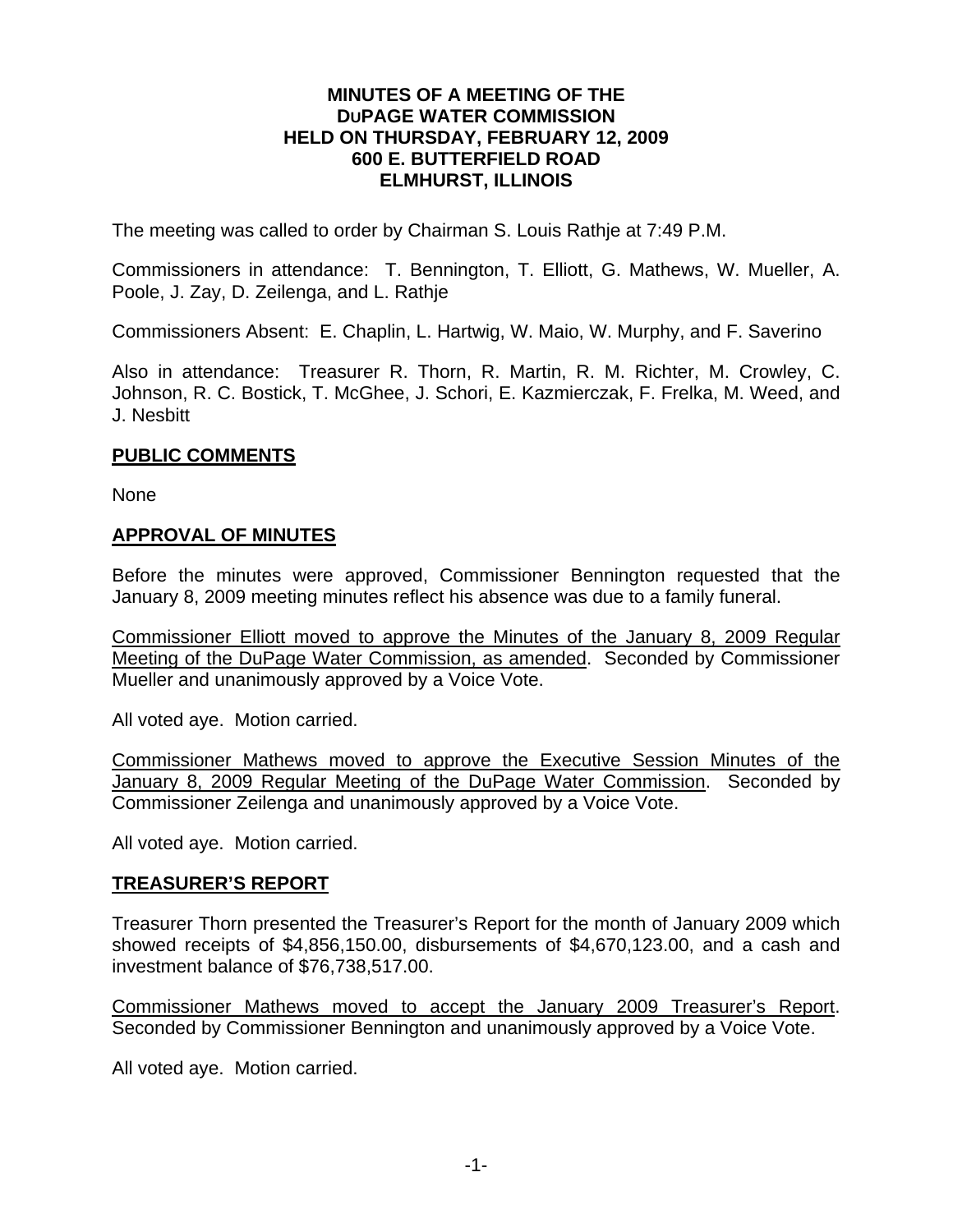## **COMMITTEE REPORTS**

## **Administration Committee**

No meeting

## **Engineering & Construction Committee**

No meeting

#### **Finance Committee**

No meeting

## **CHAIRMAN'S REPORT**

Chairman Rathje reported that the Tentative Draft Management Budget for FY 2009- 2010 discussion at the noticed Committee of the Whole meeting for which there was no quorum present went well and asked the Board to submit any additional questions or concerns, in writing, to Robert Martin for discussion at the March meeting. Chairman Rathje further reported that he and General Manager Martin will be attending the DuPage Mayors and Managers meeting on February 18<sup>th</sup> as well as the DuPage County Board meeting on March 10<sup>th</sup> for a presentation on the Water Conservation Program.

## **MAJORITY OMNIBUS VOTE AGENDA**

Commissioner Bennington moved to adopt the items listed on the Majority Omnibus Vote Agenda in a single group pursuant to the Omnibus Vote Procedures. Seconded by Commissioner Mathews and unanimously approved by a Roll Call Vote:

## **Majority Omnibus Vote**

Ayes: T. Bennington, T. Elliott, G. Mathews, W. Mueller, A. Poole, J. Zay, D. Zeilenga, and L. Rathje

Nays: None

- Absent: E. Chaplin, L. Hartwig, W. Maio, W. Murphy, and F. Saverino
- Item 1: Ordinance No. O-1-09: An Ordinance of the DuPage Water Commission, Counties of DuPage, Cook and Will, Illinois, Abating the 2008 Tax Levy for the \$93,970,000 General Obligation Water Refunding Bonds, Series 2001, of the Commission—"Majority Omnibus Vote"
- Item 2: Resolution No. R-8-09: A Resolution Awarding a Contract for Janitorial Services—"Majority Omnibus Vote"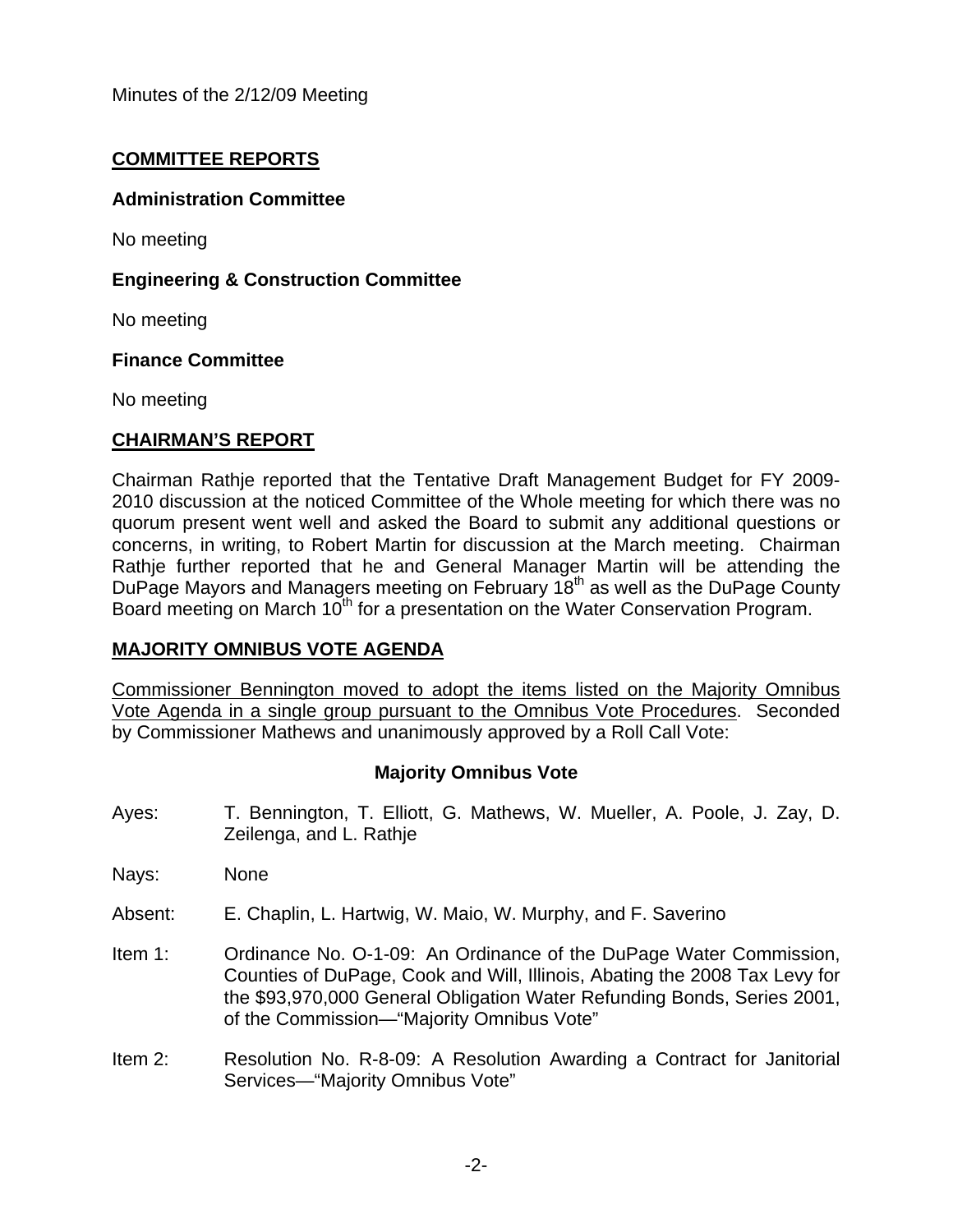Item 3: Resolution No. R-9-09: A Resolution Approving and Authorizing the Execution of a Contract between the DuPage Water Commission and CLS Group, Inc. for Document Management System Consulting Services— "Majority Omnibus Vote"

#### **SUPER/SPECIAL MAJORITY OMNIBUS VOTE AGENDA**

Commissioner Mueller moved to adopt the items listed on the Super/Special Majority Omnibus Vote Agenda in a single group pursuant to the Omnibus Vote Procedures. Seconded by Commissioner Mathews and unanimously approved by a Roll Call Vote:

#### **Super/Special Majority Omnibus Vote**

- Ayes: T. Bennington, T. Elliott, G. Mathews, W. Mueller, A. Poole, J. Zay, D. Zeilenga, and L. Rathje
- Nays: None
- Absent: E. Chaplin, L. Hartwig, W. Maio, W. Murphy, and F. Saverino
- Item 1: Resolution No. R-4-09: A Resolution Approving and Ratifying Certain Task Orders under a Master Contract with AECOM USA, Inc. at the February 12, 2009, DuPage Water Commission Meeting—"Super/Special Majority Omnibus Vote"
- Item 2: Resolution No. R-5-09: A Resolution Approving and Ratifying Certain Task Orders Under a Master Contract with EN Engineering, LLC at the February 12, 2009, DuPage Water Commission Meeting—"Super/Special Majority Omnibus Vote"
- Item 3: Resolution No. R-6-09: A Resolution Approving a First Amendment to Task Order No. 6 Under the Master Contract with EN Engineering, LLC— "Super/Special Majority Omnibus Vote"
- Item 4: Resolution No. R-7-09: A Resolution Approving and Ratifying Certain Contract Change Orders at the February 12, 2009, DuPage Water Commission Meeting—"Super/Special Majority Omnibus Vote"

#### **OLD BUSINESS**

Commissioner Zay moved to table discussion regarding the request by the City of Naperville to supplement the cost of the relocation of the Commission's South Transmission Main at  $75<sup>th</sup>$  Street and Washington Avenue to the March 12, 2009, Commission meeting. Seconded by Commissioner Bennington and unanimously approved by a Voice Vote.

All voted aye. Motion carried.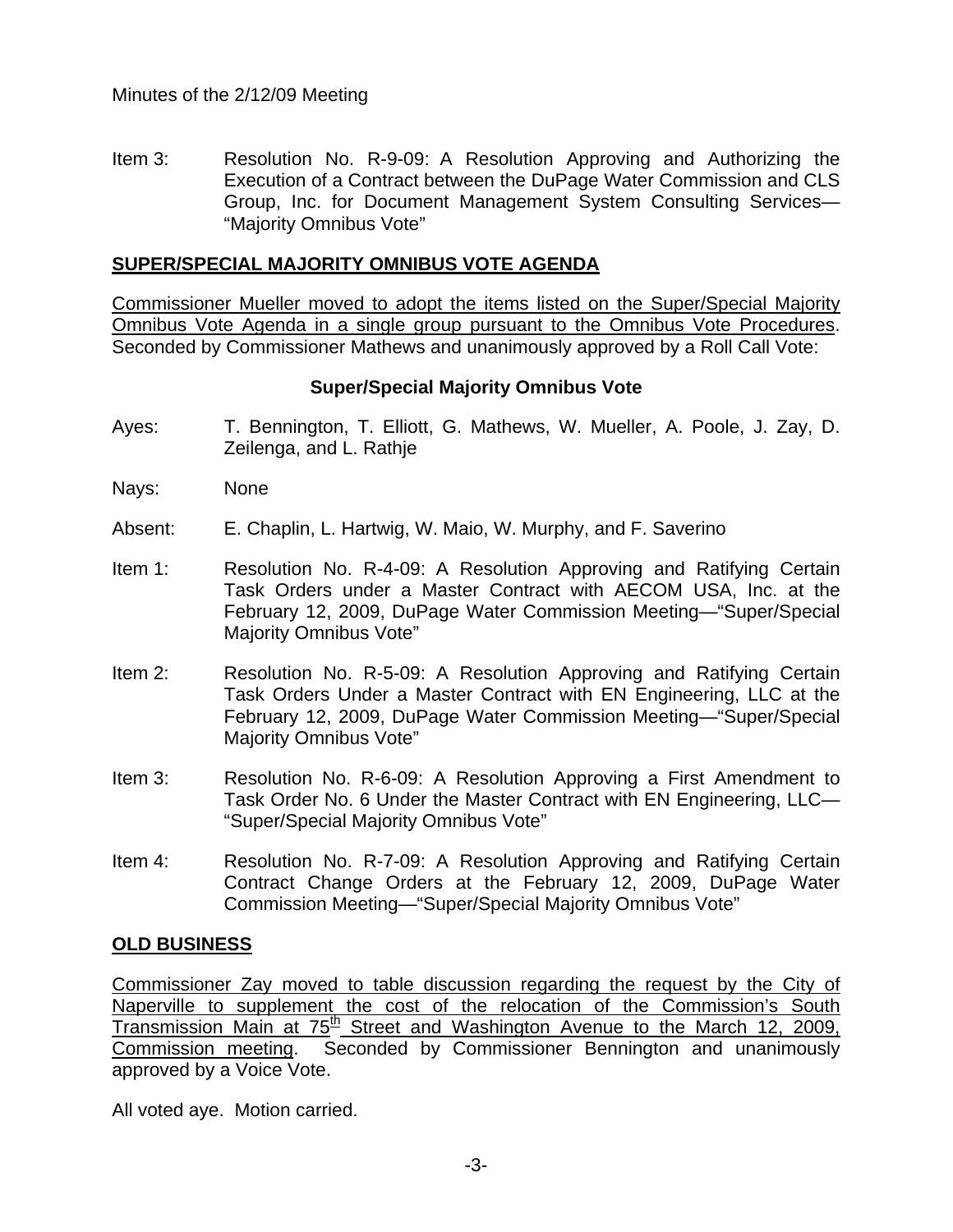Commissioner Poole noted that the request to supplement the cost of relocation was also the request of the County of DuPage. Commissioner Poole then requested that future agenda items be labeled accordingly, and General Manager Martin concurred with Commissioner Poole's request.

Commissioner Bennington moved to direct staff to obtain proposals for the modifications to the DuPage Pump Station Security Fence based upon the General Manager's memorandum dated February 6, 2009. Seconded by Commissioner Mathews.

Before the vote was called, Commissioner Elliott asked General Manager Martin to briefly describe the proposed fence modifications. General Manager Martin stated that the fence modifications will consist of moving the current fence line back a couple of feet, removing the barbed wire, and replacing part of the existing fence with a brown vinyl coated fence.

After Commissioner Elliott commented that it seemed like a lot of money just to move the fence line back a couple of feet and change the color, the motion was approved by a Roll Call Vote:

Ayes: T. Bennington, G. Mathews, A. Poole, J. Zay, and D. Zeilenga,

Nays: T. Elliott, W. Mueller, and L. Rathie

Absent: E. Chaplin, L. Hartwig, W. Maio, W. Murphy, and F. Saverino

## **NEW BUSINESS**

Commissioner Mathews moved to direct staff to distribute to the Commission's customer utilities the Tentative Draft Management Budget for Fiscal Year 2009-2010 with the modifications discussed earlier at the noticed Committee of the Whole meeting for which there was no quorum present. Seconded by Commissioner Mueller and unanimously approved by a Voice Vote.

All voted aye. Motion carried.

Due to Commissioner Bennington not feeling well, Chairman Rathje changed the order of business at the meeting to consider the Accounts Payable before the presentation on the Conservation Program.

## **ACCOUNTS PAYABLE**

Commissioner Zay moved to approve the Accounts Payable in the amount of \$97,166.05 subject to submission of all contractually required documentation. Seconded by Commissioner Elliott and unanimously approved by a Roll Call Vote:

Ayes: T. Bennington, T. Elliott, G. Mathews, W. Mueller, A. Poole, J. Zay, D. Zeilenga, and L. Rathje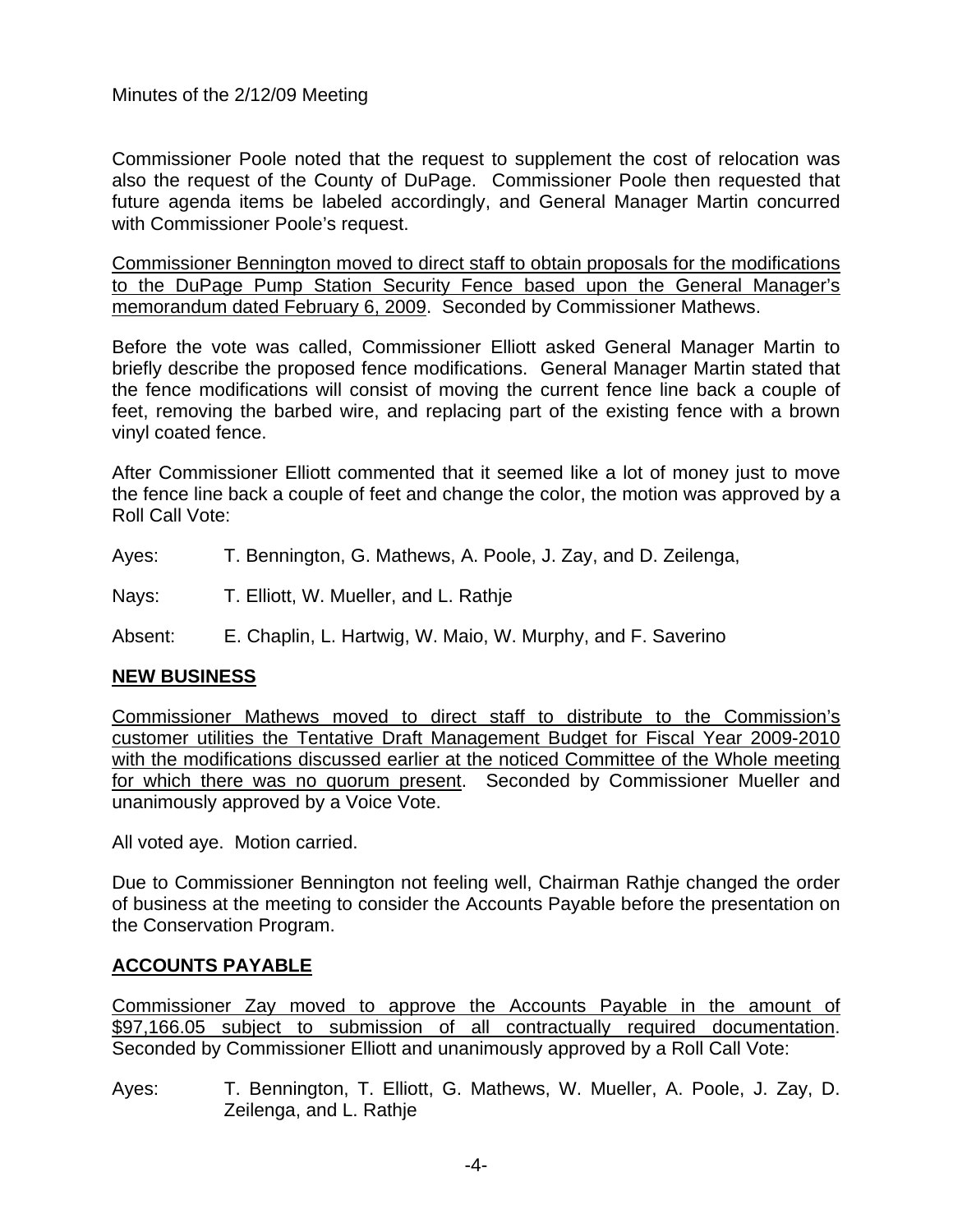Nays: None

Absent: E. Chaplin, L. Hartwig, W. Maio, W. Murphy, and F. Saverino

Commissioner Bennington left at 8:00 PM.

Next, Catherine Hurley of Montgomery Watson Harza gave a presentation on the 2008 Water Conservation & Protection Program Report. After the presentation concluded, General Manager Martin informed the Board that copies of the 2008 report will be distributed to the DuPage Mayors and Managers and the Commission's utility customers.

Commissioner Poole noted his disappointment that a Best Management Practices initiative was not included in the report and offered adopting goals, such as, leak detection programs, installing accurate meters and enforcing lawn sprinkling ordinances. General Manager Martin reassured Commissioner Poole that the Regional Water Supply Planning Group is working on a Best Management Practices Program and reminded everyone that the Commission's Conservation Program is only in its first year of development.

Commissioner Poole then expressed his concern with communities not taking water conservation serious and stated that he found it hard to believe that all of the towns have implemented an ongoing Leak Detection Program. Joe Breinig, Village Manager of the Village of Carol Stream, commented that various communities have begun practicing water conservation and that he knows of at least three communities that have implemented an ongoing leak detection program along with meter replacement for better accuracy.

Joe Johnson, Project Manager from Montgomery Watson Harza, noted that the goal for the current year is to roll out a pledge initiative that will include minimum requirements for the communities to agree to.

Commissioner Zay asked if the program will include working with schools to better educate students. Manager of Water Operations McGhee confirmed that education plays a very important part in the program and noted that 30 teachers from various communities will be attending a tour of the Commission's facilities.

In referring to the Plan's overall goal of achieving a 10% reduction in overall per capita water use by Commission water users within 10 years, Commissioner Poole inquired as to how that percentage number was developed. Ms. Hurley explained that the 10% reduction plan was established by using a scientific mathematical approach and not just randomly selected.